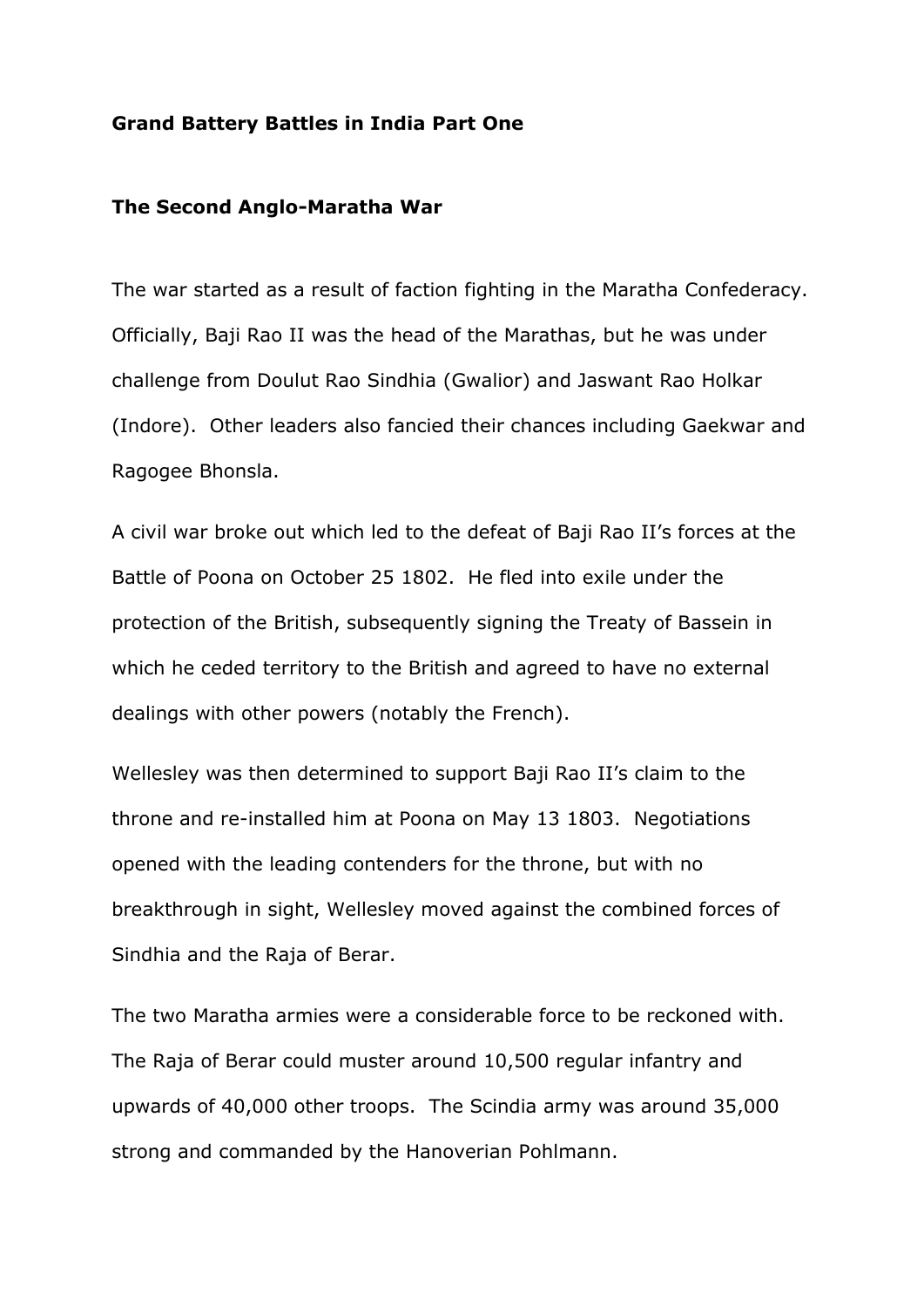Wellesley mustered two armies of his own. In the north was a force under General Lake and in the south a combined force under Wellesley himself. His army consisted of some 11,000 troops, supported by the Hyderabad Contingent of 9,400 and around 5,000 light horse (Mysore and Maratha allies).

By the beginning of August 1803 it was clear that a negotiated settlement was doomed to failure. As a result, Wellesley heads for Ahmednagar, a heavily fortified position. He stormed the city on August 8 and then besieged the fort itself, forcing the garrison to surrender on August 12.

The major battle of the campaign took place at Assaye on September 23. The Maratha army was between 40-50,000 with a backbone of three regular brigades under a former Hanoverian sergeant called Pohlmann. Wellesley had found the main enemy force at a point where the Hyderabad Contingent was too far away to be of much use to him. As a consequence he faced this massive force with just 7,000 men. Of this force, just three of the regiments were British regulars  $(19<sup>th</sup>$  Light Dragoons and the  $74<sup>th</sup>$  and  $78<sup>th</sup>$  Foot). Wellesley did not trust the allied light cavalry.

Incredibly, he launched a frontal attack at the cost of 650 British and 900 Indian casualties. He overwhelmed the enemy, forcing them to abandon nearly 100 artillery pieces. Exhausted, his army was forced to pause, but he finally chased after the remnants of the enemy catching up with them at Argaum on November 29 1803. Wellesley mustered around 10-11,000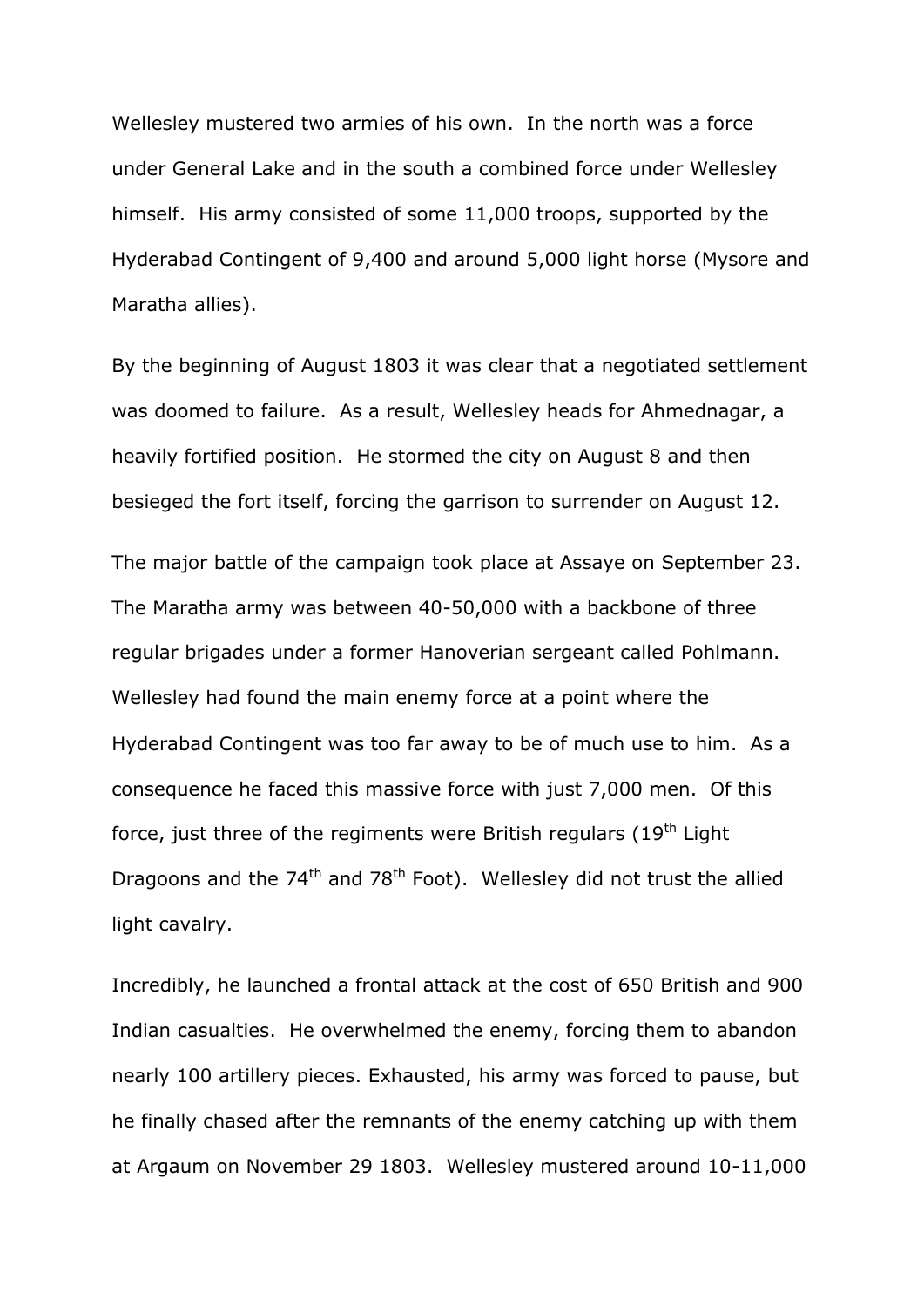men against an estimated 30-40,000 which included a large number of cavalry. Again Wellesley went for a frontal attack, again the Maratha army broke and another 38 guns were taken. By December 15, Wellesley had taken the fortress at Gawilghur by assault. The Raja of Berar sued for peace the very next day. On December 17 the Raja was forced to cede territory to the British and their allies.

#### **Wargaming the Battle of Assaye September 23 1803**

The battlefield is essentially flat ground with fields of crops. The rivers should be fordable at all points. The Juah River is only a shallow stream and the Kailna River is not a formable obstacle.

The Marathas main force must deploy between the two rivers, with troops occupying the village of Assaye. The Maratha army is split into four distinct divisions (Compoo).

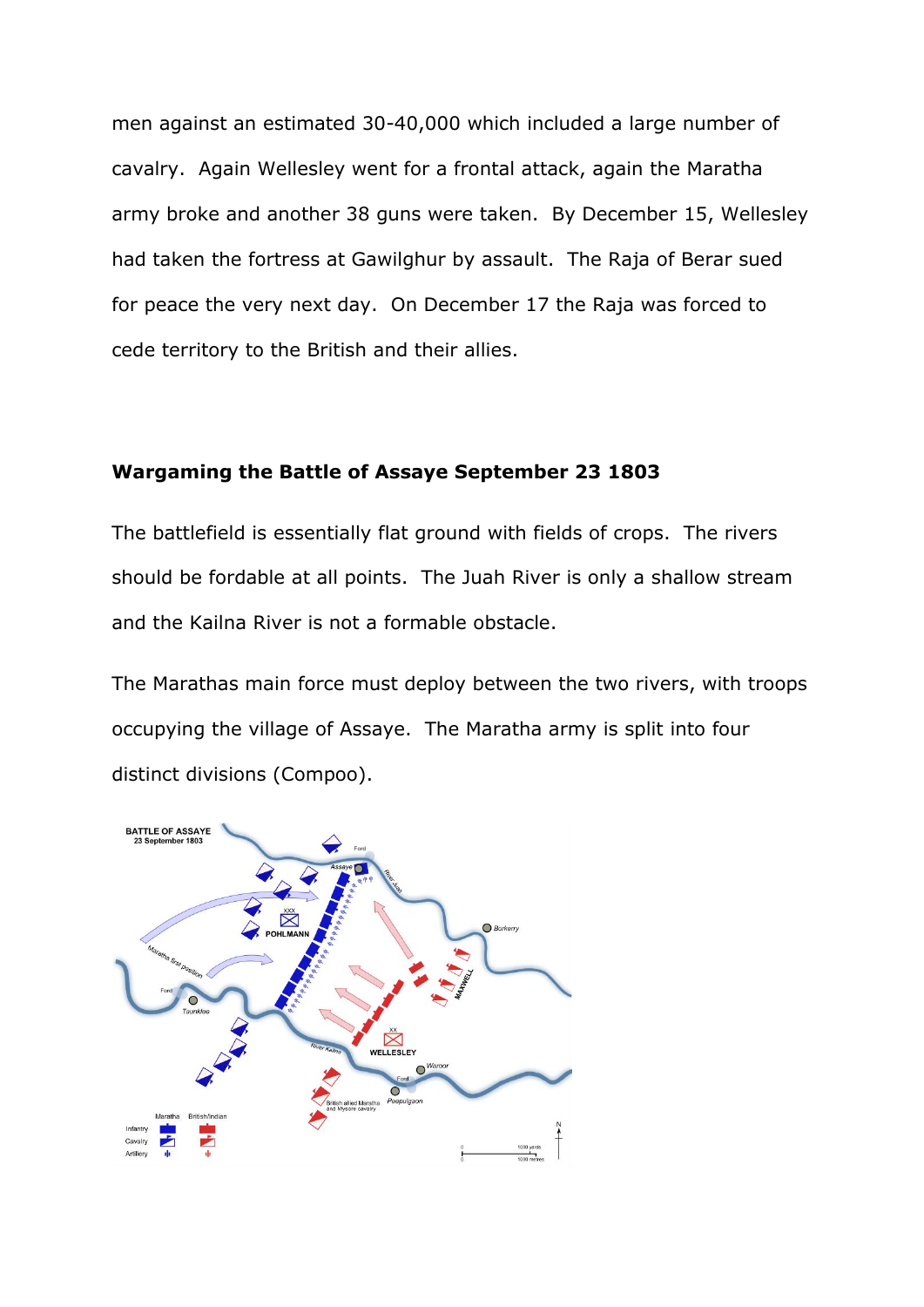## **Maratha Army**

Pohlmann and Dupont must deploy in line between the two rivers. Historically, Pohlmann was deployed in the line nearest Assaye. In the battle, the Begum of Sumroo had taken away the bulk of his forces leaving the rump of his Compoo with the main army. The small force in the army list is meant to represent the remnants.

| Unit                                        | Grade                    | <b>Notes</b>                                         |
|---------------------------------------------|--------------------------|------------------------------------------------------|
| Pohlmann                                    | Able                     | Forces must be<br>deployed between the<br>two rivers |
| 1 <sup>st</sup> Regular Maratha<br>Infantry | <b>Trained Steady</b>    |                                                      |
| 2 <sup>nd</sup> Regular Maratha<br>Infantry | <b>Trained Steady</b>    |                                                      |
| 3 <sup>rd</sup> Regular Maratha<br>Infantry | Novice Steady            |                                                      |
| 4 <sup>th</sup> Regular Maratha<br>Infantry | Novice Steady            |                                                      |
| 5 <sup>th</sup> Regular Maratha<br>Infantry | Novice Steady            |                                                      |
| 6 <sup>th</sup> Regular Maratha<br>Infantry | <b>Novice Steady</b>     |                                                      |
| 7 <sup>th</sup> Regular Maratha<br>Infantry | Novice Steady            |                                                      |
| 8 <sup>th</sup> Regular Maratha<br>Infantry | <b>Novice Steady</b>     |                                                      |
| Irregular Infantry                          | Novice Steady            |                                                      |
| Regular Light Cavalry                       | <b>Trained Impetuous</b> |                                                      |
| Irregular Light Cavalry                     | Novice Impetuous         |                                                      |

Each Regular Infantry unit has a single light battalion gun attached to it.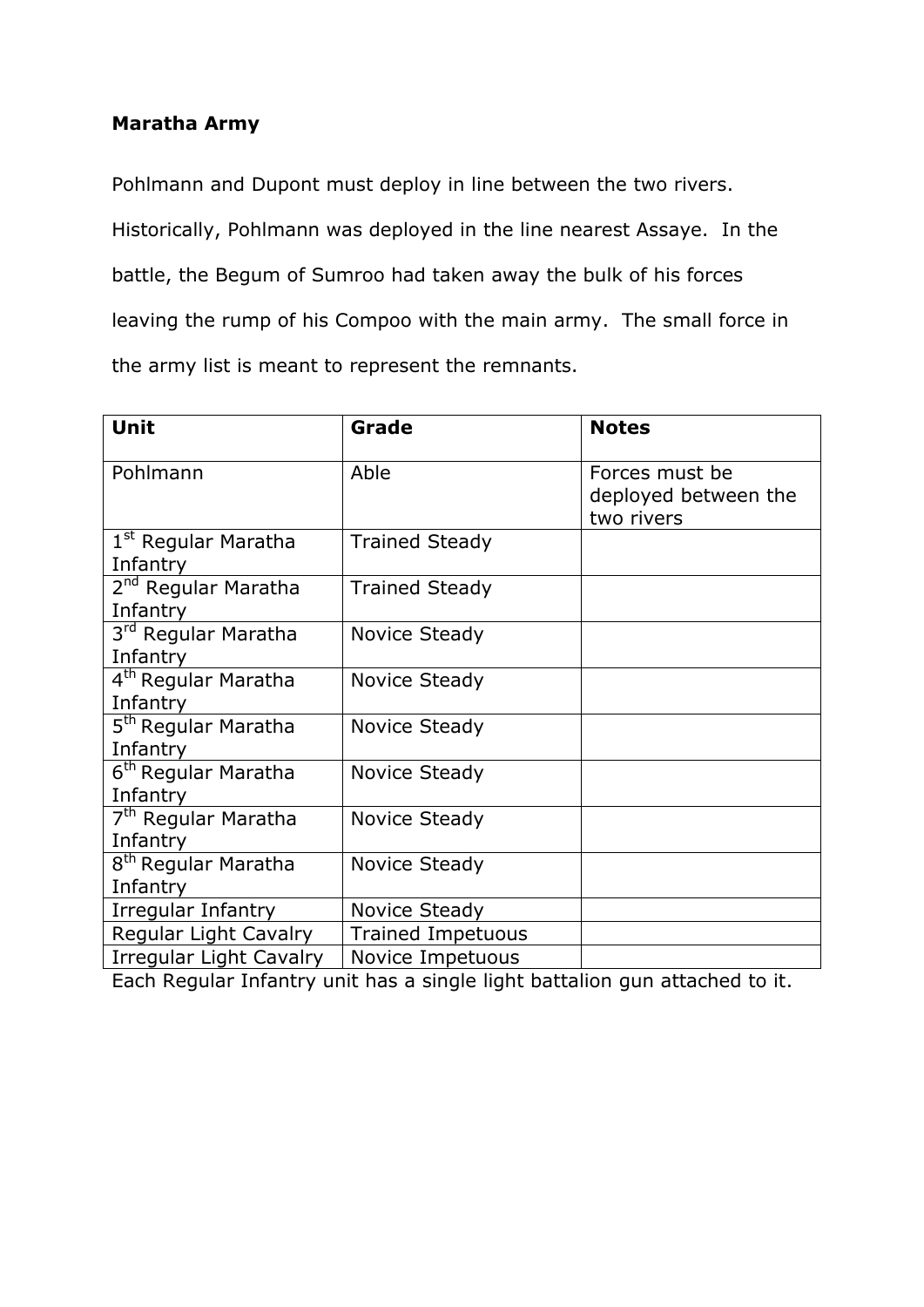| Unit                                        | Grade                 | <b>Notes</b>                                         |
|---------------------------------------------|-----------------------|------------------------------------------------------|
| Major John Dupont<br>(Filoze's Compoo)      | Cautious              | Forces must be<br>deployed between the<br>two rivers |
| 1 <sup>st</sup> Regular Maratha<br>Infantry | <b>Trained Steady</b> |                                                      |
| 2 <sup>nd</sup> Regular Maratha<br>Infantry | <b>Trained Steady</b> |                                                      |
| 3rd Regular Maratha<br>Infantry             | Novice Steady         |                                                      |
| 4 <sup>th</sup> Regular Maratha<br>Infantry | Novice Steady         |                                                      |
| Irregular Infantry                          | Novice Steady         |                                                      |
| Irregular Light Cavalry                     | Novice Impetuous<br>. | .                                                    |

Each Regular Infantry unit has a single light battalion gun attached to it.

| <b>Unit</b>                                  | Grade                   | <b>Notes</b>                                         |
|----------------------------------------------|-------------------------|------------------------------------------------------|
| Colonel Saleur (Begum<br>of Sumroo's Compoo) | Cautious                | Forces must be<br>deployed between the<br>two rivers |
| 1 <sup>st</sup> Regular Maratha<br>Infantry  | <b>Trained Steady</b>   |                                                      |
| Irregular Infantry                           | Novice Steady           |                                                      |
| <b>Irregular Light Cavalry</b>               | <b>Novice Impetuous</b> |                                                      |

The Regular Infantry unit has a single light battalion gun attached to it.

| Unit                                          | Grade                 | <b>Notes</b>                                       |
|-----------------------------------------------|-----------------------|----------------------------------------------------|
| Beny Singh (Maharaja<br>of Berar's Compoo)    | Cautious              | Forces must be<br>deployed in and around<br>Assaye |
| 1 <sup>st</sup> Irregular Maratha<br>Infantry | <b>Trained Steady</b> |                                                    |
| 2 <sup>nd</sup> Irregular Maratha<br>Infantry | <b>Trained Steady</b> |                                                    |
| 3rd Irregular Maratha<br>Infantry             | Novice Steady         |                                                    |
| 4 <sup>th</sup> Irregular Maratha<br>Infantry | Novice Steady         |                                                    |
| 5 <sup>th</sup> Irregular Maratha<br>Infantry | Novice Steady         |                                                    |
| Siege artillery (2 heavy<br>quns).            | Novice Impetuous      | Once deployed they<br>cannot move                  |